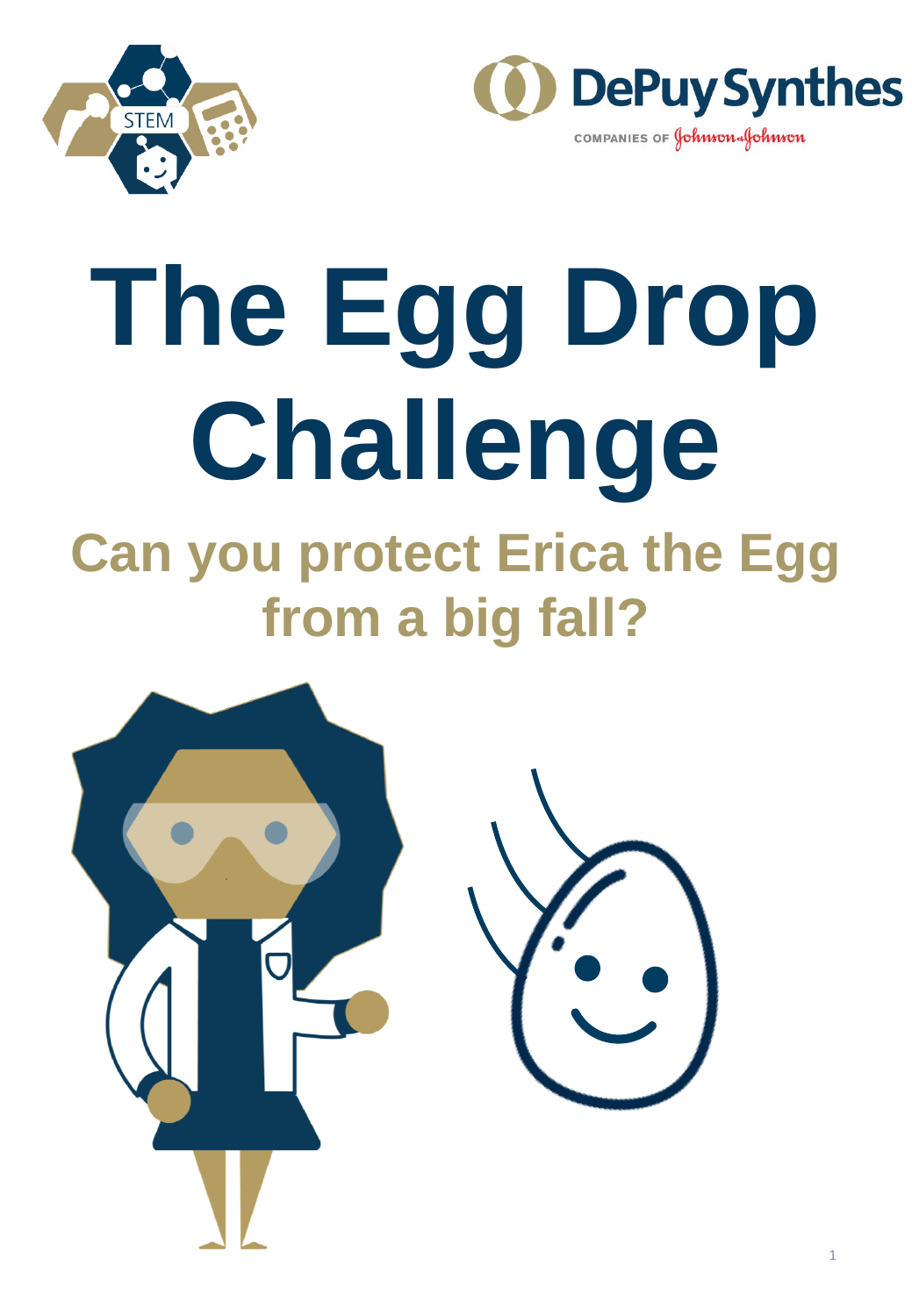## **You will need:**

- A hardboiled egg (make sure to ask an adult for help!)
- Pen or Pencil

A selection of materials from around the house (the recycling bin is a good place to start) to protect the egg, some examples are:

- **Sponges**
- **Straws**
- Cotton Balls
- **Pipe Cleaners**
- **Paper**
- **Sticky Tape**
- **String**
- **Marshmallows**
- Anything else you can find!



# **Aim**

Develop your engineering and problem-solving skills to save Erica!

#### **The Task**

Your challenge is to build a device that can safely deliver Erica the Egg from a height of 3 m (roughly the height from standing on a chair). Make sure you are standing on something sturdy and have adult supervision for this bit!

# **Activity 1: Design!**

Brainstorm some ideas and sketch these designs out on paper.

You want to protect Erica the Egg from a fall. You could use inspiration from every day items used to protect people from heights and falls such as bicycle helmets and parachutes!



Next, pick your best design and choose what materials you will need to build it.



best designs protect Erica the **Remember**, when manufacturing (making) your design, anything you use would cost money. The Egg and use the least materials!